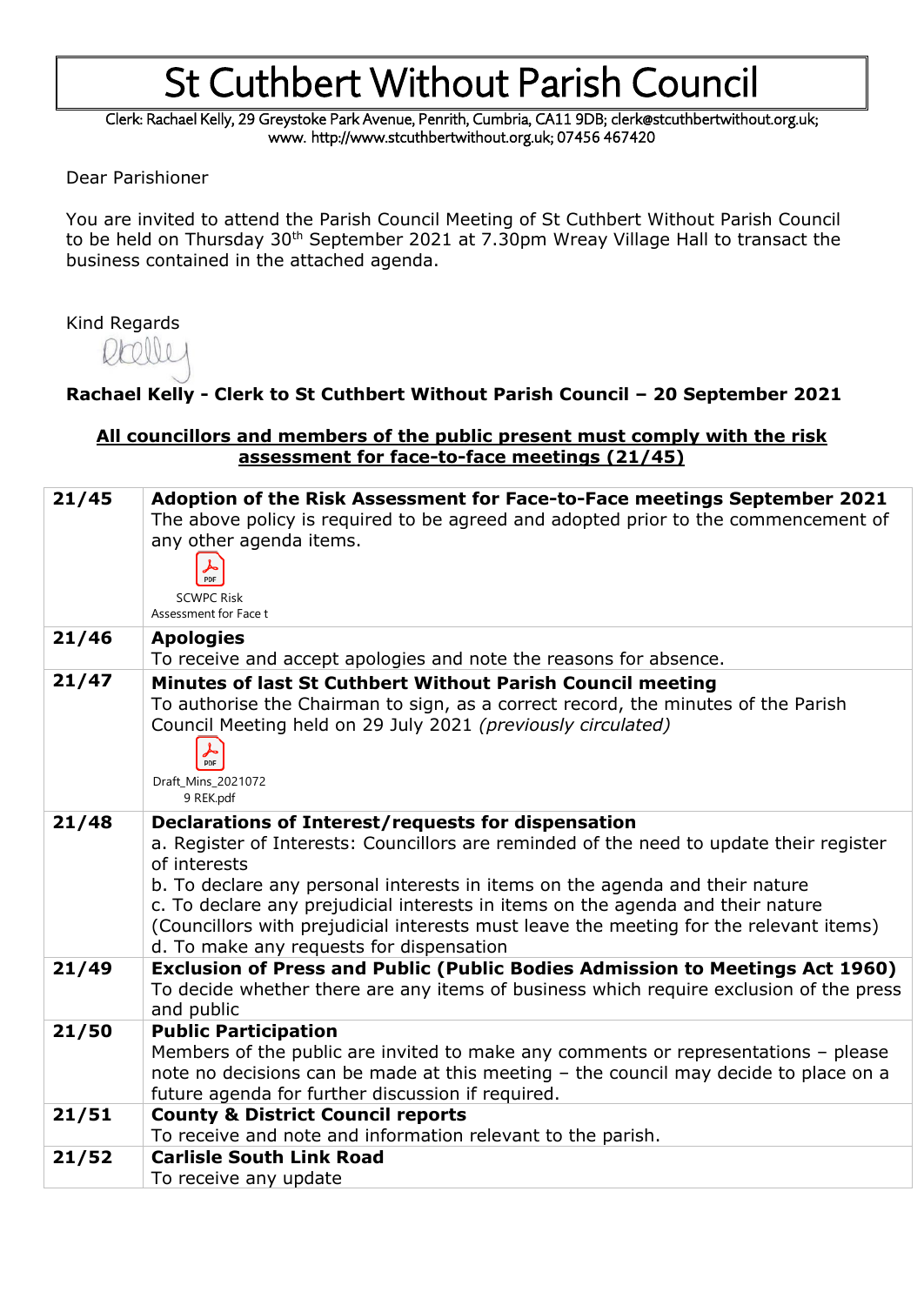Clerk: Rachael Kelly, 29 Greystoke Park Avenue, Penrith, Cumbria, CA11 9DB; clerk@stcuthbertwithout.org.uk;

|       |                                                            | www. http://www.stcuthbertwithout.org.uk; 07456 467420                                                                                                                                                                                |                                           |                |  |  |
|-------|------------------------------------------------------------|---------------------------------------------------------------------------------------------------------------------------------------------------------------------------------------------------------------------------------------|-------------------------------------------|----------------|--|--|
| 21/53 | <b>St Cuthbert's Garden Village</b>                        |                                                                                                                                                                                                                                       |                                           |                |  |  |
|       | To receive any update                                      |                                                                                                                                                                                                                                       |                                           |                |  |  |
| 21/54 | <b>Applications for Development</b>                        |                                                                                                                                                                                                                                       |                                           |                |  |  |
|       | 54.1 - To note the decisions made by Carlisle City Council |                                                                                                                                                                                                                                       |                                           |                |  |  |
|       | Ref no.                                                    | <b>Description</b>                                                                                                                                                                                                                    | <b>Location</b>                           | <b>Comment</b> |  |  |
|       | 21/0423                                                    | Erection of detached ancillary<br>treatment/relaxation room for the<br>health and wellness centre (part<br>retrospective)                                                                                                             | Walled<br>Gardens,<br>Scalesceugh<br>Hall | Granted        |  |  |
|       | 21/0553                                                    | Chane of use od barn to 1no. dwelling<br>(revised application)                                                                                                                                                                        | Barn adjacent<br>to Greenlands            | Granted        |  |  |
|       | 21/0689                                                    | Erection of side extension to provide car<br>part; erection of two storey rear<br>extension to provide annex; siting of<br>temporary caravan whilst works are<br>being carried out                                                    | 1 Oak Lane,<br>Parklands                  | Granted        |  |  |
|       | 21/0174                                                    | Variation of Condition 2 (Approved<br>Documents) of previously approved<br>permission 19/0066 (Erection of 2no.<br>detached dwellings (Revised<br>Application)) to amend plans to include<br>1no. dwelling only with a revised design | Land adjacent<br>The Green,<br>Wreay      | Granted        |  |  |
|       | 21/0622                                                    | Erection of 1no dwelling and associated<br>external work                                                                                                                                                                              | Broadfield,<br>Carleton                   | Granted        |  |  |

54.2 - To ratify the below submissions to Carlisle City Council

| Ref no. | <b>Description</b>                                                                                                                                                                                                                                                                                                                                                                                                                                                                      | <b>Location</b>                                                                            | <b>Comment</b>        |
|---------|-----------------------------------------------------------------------------------------------------------------------------------------------------------------------------------------------------------------------------------------------------------------------------------------------------------------------------------------------------------------------------------------------------------------------------------------------------------------------------------------|--------------------------------------------------------------------------------------------|-----------------------|
| 21/0778 | Variation of condition 21 (highways works)<br>of previously approved application 19/0459<br>(erection of up to 160no. dwellings with<br>associated car parking, cycle parking, open<br>space, landscaping and associated<br>infrastructure; all matters are reserved<br>except for access) to amend the condition<br>to be two conditions to allow the footpath to<br>be constructed prior to occupation                                                                                | Land at<br>Carleton<br>Clinic                                                              | Object                |
| 21/0856 | Variation of approved documents condition<br>(non material Amendment 17/1073 relating<br>to previously approved permission 09/0216<br>- residential development to provide 42no.<br>dwellings (33no. Houses and 9no.<br>apartments) - works to be carried out<br>include new build, the conversion of existing<br>buildings and works to form two improved<br>vehicular accesses including the demolition<br>of no.68 Durdar road) to amend access and<br>vehicular junctions to zone 4 | Former<br>stable,<br>horsebox<br>and lorry<br>park, land<br>adjacent<br>Blackwell<br>House | <b>No</b><br>comments |
| 21/0882 | Erection of detached outbuilding to provide                                                                                                                                                                                                                                                                                                                                                                                                                                             | Glendale,                                                                                  | <b>No</b>             |
|         | annexe accommodation                                                                                                                                                                                                                                                                                                                                                                                                                                                                    | Carleton                                                                                   | comments              |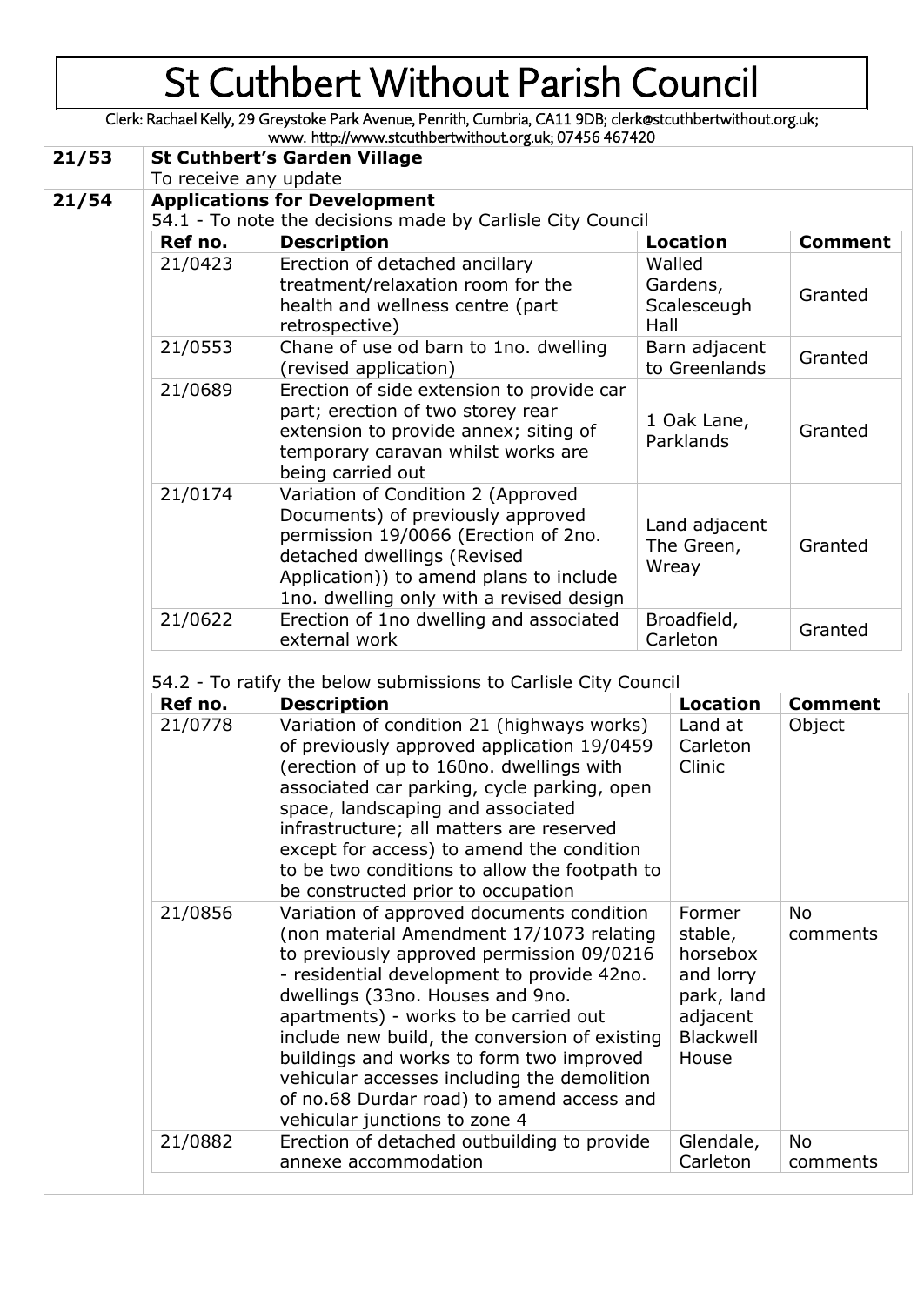Clerk: Rachael Kelly, 29 Greystoke Park Avenue, Penrith, Cumbria, CA11 9DB; clerk@stcuthbertwithout.org.uk; www. http://www.stcuthbertwithout.org.uk; 07456 467420

|       | 54.3 - To receive for consideration the following application/s for development:                                                                                                                                                                                                                                                                                                                                        |                                                                                                                                                                                                                                                                                                                     |                                                       |                |  |
|-------|-------------------------------------------------------------------------------------------------------------------------------------------------------------------------------------------------------------------------------------------------------------------------------------------------------------------------------------------------------------------------------------------------------------------------|---------------------------------------------------------------------------------------------------------------------------------------------------------------------------------------------------------------------------------------------------------------------------------------------------------------------|-------------------------------------------------------|----------------|--|
|       | Ref no.                                                                                                                                                                                                                                                                                                                                                                                                                 | <b>Description</b>                                                                                                                                                                                                                                                                                                  | <b>Location</b>                                       | <b>Comment</b> |  |
|       | 21/0878                                                                                                                                                                                                                                                                                                                                                                                                                 | Formation of Hardstanding; Erection<br>of 4no. Stable Blocks and Paddock<br>Area (Part Retrospective)                                                                                                                                                                                                               | Land south of<br>Thistle Stables,<br>Broomfallen Road | To comment     |  |
|       | 21/0893                                                                                                                                                                                                                                                                                                                                                                                                                 | Change of use of land from<br>agricultural use to 1no. gypsy pitch<br>comprising the siting of 4no. mobile<br>homes, 1no. utility block, 2no. toilet<br>blocks & 2no. touring caravans<br>together with the formation of an<br>area of hard standing & installation<br>of a treatment plant (part<br>retrospective) | Mannory,<br><b>Broomfallen Road</b>                   | To comment     |  |
|       | 21/0894                                                                                                                                                                                                                                                                                                                                                                                                                 | Demolition of conservatory & lean-<br>to; erection of two storey rear<br>extension to provide kitchen/dining<br>room, utility & shower room on<br>ground floor with 2no. bedrooms<br>above together with porch to front<br>elevation & external insulation to<br>end wall                                           | 191 Durdar Road                                       | To comment     |  |
| 21/55 | <b>Noticeboards</b><br>To receive an update from the Clerk regarding the noticeboards at:<br>The Ridings<br>Speckled Wood<br>Parklands                                                                                                                                                                                                                                                                                  |                                                                                                                                                                                                                                                                                                                     |                                                       |                |  |
| 21/56 |                                                                                                                                                                                                                                                                                                                                                                                                                         | <b>Legal dispute with Contractor</b><br>To receive an update from Cllr Sean Reed and the Clerk                                                                                                                                                                                                                      |                                                       |                |  |
| 21/57 |                                                                                                                                                                                                                                                                                                                                                                                                                         | <b>Automated External Defibrillator</b><br>To receive an update from the Clerk regarding the AED for Blackwell                                                                                                                                                                                                      |                                                       |                |  |
| 21/58 | Speed Indicator Device - Brisco<br>To receive an update from the Clerk                                                                                                                                                                                                                                                                                                                                                  |                                                                                                                                                                                                                                                                                                                     |                                                       |                |  |
| 21/59 | <b>Wreay Village Green</b><br>To receive an update from Cllr Sean Reed                                                                                                                                                                                                                                                                                                                                                  |                                                                                                                                                                                                                                                                                                                     |                                                       |                |  |
| 21/60 | <b>Local Government Reorganisation</b><br>To receive any update                                                                                                                                                                                                                                                                                                                                                         |                                                                                                                                                                                                                                                                                                                     |                                                       |                |  |
| 21/61 | <b>Meeting venues</b><br>To consider the meeting venues for future meetings.                                                                                                                                                                                                                                                                                                                                            |                                                                                                                                                                                                                                                                                                                     |                                                       |                |  |
| 21/62 | <b>Risk Management and Liabilities</b><br>To receive an update from the Clerk                                                                                                                                                                                                                                                                                                                                           |                                                                                                                                                                                                                                                                                                                     |                                                       |                |  |
| 21/63 | <b>Highways</b><br>To receive any highways issues within the parish<br>To note that highways issues are best reported to the Cumbria County Council<br>Highways Information System, either online of by the phone: 0300 303 2992 or<br>https://cumbria-<br>chhost.onmats.com/w/webpage/highwaysenguiry?context record id=6448771&webpa<br>ge token=6b691f6d497c647c0f2b442511226fe944163e466d501670b6190559436e37<br>41 |                                                                                                                                                                                                                                                                                                                     |                                                       |                |  |